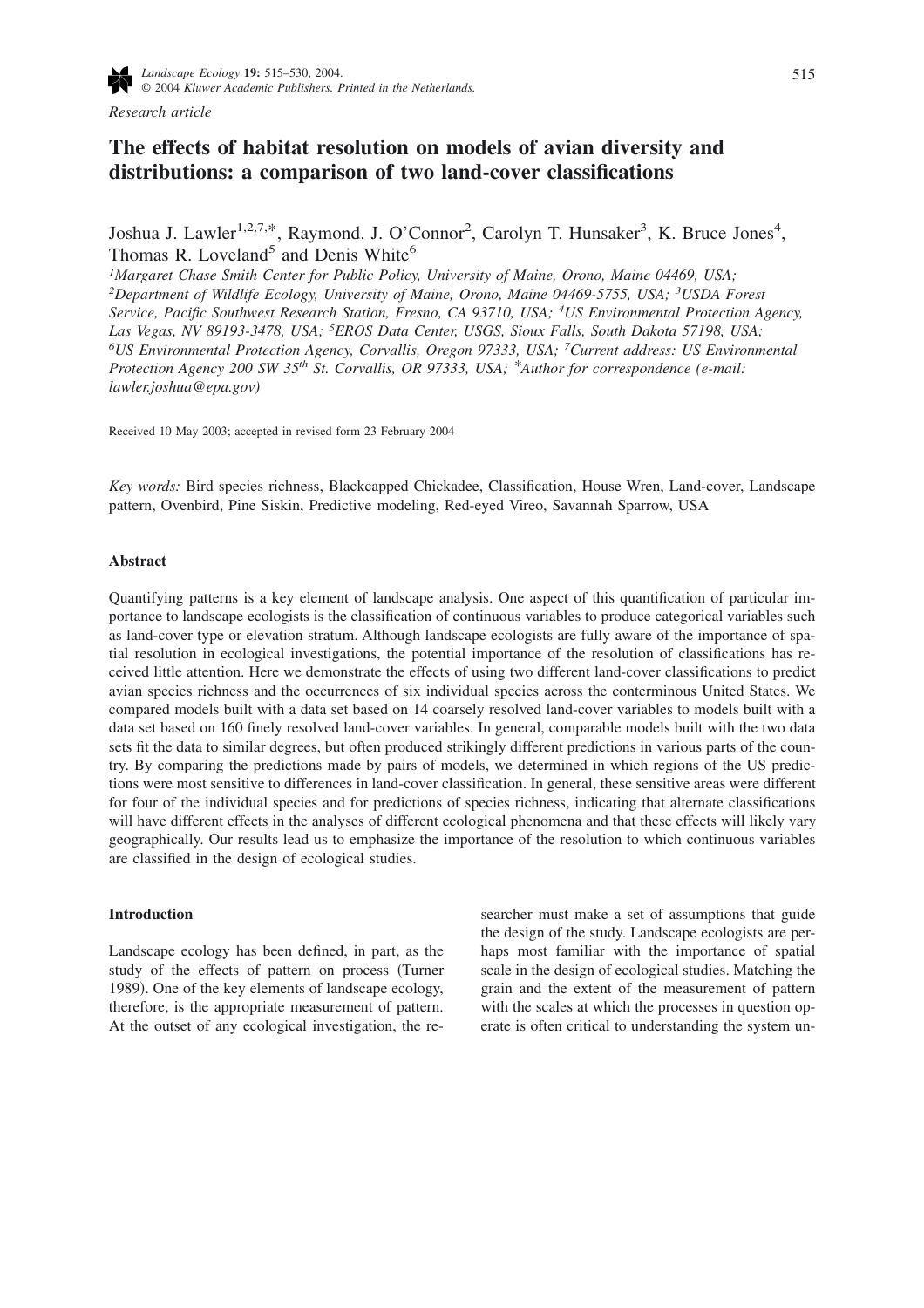der study (Wiens 1989). It is also well recognized that the patterns we choose to measure (Anderson and Shugart 1974) and the specific methods we use to quantify them (Hargis et al. 1997) are crucial aspects of any investigation.

One critical choice often made at the outset of a study involves the resolution with which classifications are made. This issue is of particular importance to landscape ecologists who are often forced to summarize complex landscapes by classifying them into a finite number of land-cover types or vegetation classes, but it applies to the classification of any continuous variable. Evidence for the importance of the resolution of classifications can be seen in the classic foliage-height diversity studies of MacArthur et al.  $(1966)$  and Recher  $(1969)$  which showed that avian species diversity was best explained by foliage height diversity classified into two layers in Puerto Rico, three layers in North America, three layers in Australia, and four layers in Panama. Absent a marked difference in forest heights in the four regions, these studies show that birds potentially discriminate vegetation structure more finely in Panama than in Puerto Rico.

Wiens (1989) pointed out that, for logistical reasons, expanding the extent of a study also usually entails enlarging the grain, resulting in a loss of spatial resolution. The same logistical constraints typically also entail a reduction in the resolution of a classification. In fact, many studies conducted at multiple spatial scales (e.g., Gutzwiller and Anderson 1987; Bergin 1992; Saab 1999) change the resolution at which the attributes are described as the scale changes. Analyzing habitat associations in this way assumes that animals perceive different types of patterns at different spatial scales–generally that they distinguish finer detail in habitat structure or heterogeneity at finer spatial scales (Hildén 1965; Hutto 1985). Testing for the pure effects of spatial scale must be done using a consistent set of variables and holding the resolution of any classification constant e.g., O'Neill et al. 1991; Qi and Wu 1996; Steffan-Dewenter et al. 2002; Williams et al. 2002).

The objective of this study was to demonstrate the importance of the resolution of classifications–here the level of detail with which land-cover types were categorized–for building spatially extensive predictive models. Specifically, we asked whether the level of the classification of land-cover data affected the structure of models of bird species richness and individual bird species distributions across the conterminous United States. We compared models built with data sets based on 14 land-cover classes to those built with data sets based on 160 land-cover classes. We document major effects in the magnitude and geographical distribution of model sensitivity to a change in the level of the land-cover classification used.

# **Methods**

# *Modeling approach*

We built models of avian species richness and individual species distributions using a set of predictor variables representing climate, topography, road density, land ownership, land-cover type, and landscape pattern, factors which have been found to be associated with avian distributions or species richness (e.g., O'Connor et al. 1996, 1999; Jones et al. 2000; Githaiga-Mwicigi et al. 2002). We built two models predicting species richness and two models each for predicting the individual distributions of six bird species. All models used the same climate, topography, road-density and land-ownership data, but for each of the seven response variables (species richness and the incidence of each of six species), the two models used a different set of land-cover and landscape-pattern data. One model used coarsely discriminated landcover data consisting of 14 classes (hereafter coarsecover models) and a second used finely discriminated land-cover data consisting of 160 classes (hereafter fine-cover models). A sampling grid of 12,518 hexagonal cells covering the conterminous United States served as the sampling frame for our models White et al. 1992). Each hexagon had an area of approximately 640 km<sup>2</sup> and a center-to-center spacing of about 27 km. Each of the variables used in the models applied to the area of a hexagon. A more detailed description of the data sets used in the present study is provided by O'Connor et al. (1996).

#### *Bird species richness*

Data on avian species richness were obtained from the Breeding Bird Survey (BBS), an extensive roadside survey program conducted by the United States Geological Survey's (USGS) Patuxent Wildlife Research Center and the Canadian Wildlife Service. The program maintains 4100 census routes, approximately 3000 of which are surveyed each summer. The gen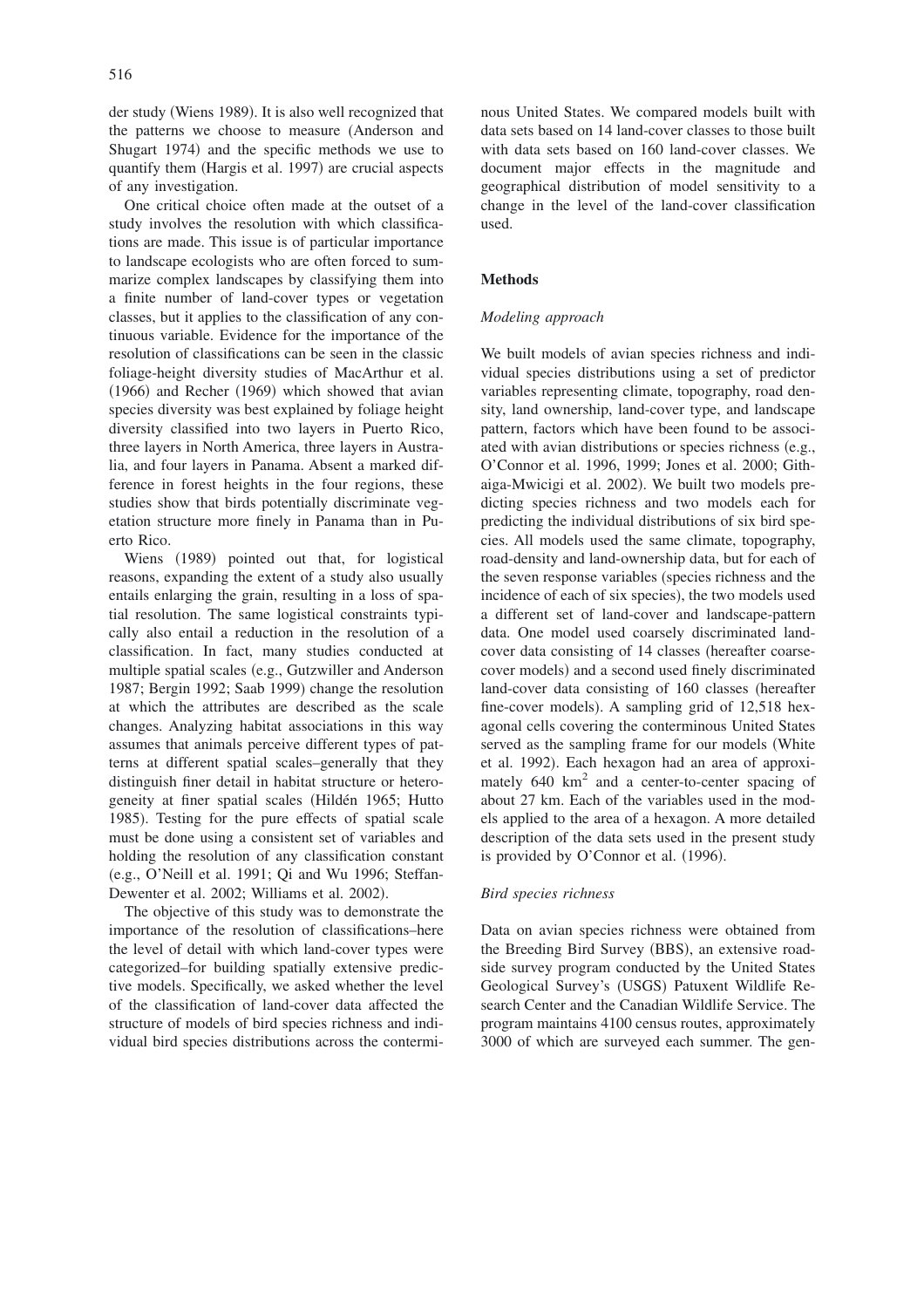eral locations of routes are distributed randomly first within 1-degree blocks of latitude and longitude across the US and Canada and secondarily within BBS-defined physiographic regions within these blocks. Each route is 39.4 km long, follows secondary roads, and consists of 50 point counts spaced 0.8 km apart. All birds either heard or seen within 0.4 km of each point are recorded over a 3-min period. The routes are surveyed once a year between June and July, depending on the latitude of the route. Because the BBS is a roadside survey conducted during daylight hours, birds that avoid roads, that are nocturnal, or that are otherwise undetectable with the above survey methods are under-represented Robbins et al. 1986) and birds that are attracted to roadsides (e.g., kingbirds) are likely to be over-represented.

Because tallies of species richness on a given route increased with the number of years the route was surveyed, we used a subset of 1189 BBS routes consisting of those routes in the conterminous US that had data for at least 7 years from 1981 to 1990. Having at least 7 years of data allowed us to reliably compute a standardized estimate for the 10-year species tally, an effective estimate of long-term richness on the route (Jones and O'Connor, unpublished). We chose the years between 1981 and 1990 to best coincide with the 1990 Advanced Very High Resolution Radiometer (AVHRR) data from which the land-cover classifications and land-cover pattern metrics were generated.

#### *Individual species occurrences*

We used BBS data from the same set of routes and the same 10-year period to model the distributions of six individual species. By selecting a set of birds with geographic ranges covering relatively large potions of the United States, we were able to investigate the geographic aspects of the effects of the two landcover classifications. We chose relatively common passerines so that we would have adequate data for building the models. The six species we chose (House Wren *Troglodytes aedon*, Savannah Sparrow *Passerculus sandwichensis*, Pine Siskin *Carduelis pinus*, Ovenbird *Seiurus aurocapillus*, Red-eyed Vireo *Vireo olivaceus*, and Black-capped Chickadee *Poecile atri*capilla) represented six different families. Our response variables for these species consisted of a measure of incidence calculated as the proportion of years from 1981 to 1990 that a species was recorded on a route.

We obtained climate data from the Historical Climate Network database (1996). Climate variables included the mean, the maximum, and the minimum levels of precipitation, temperature for both July and January, and seasonality (the difference between July and January temperatures). The elevation correction method of Marks (1990) was used to model temperature data to 1-km resolution. The precipitation data, which had originally been modeled to 10-km resolution by Daly et al. (1994), were likewise interpolated to 1 km with a linear model.

The topographic data used in the models were obtained from the USGS Digital Elevation Models (DEM) and included both elevation (mean, maximum, minimum, and the range of elevation for each hexagon) and a quantification of rivers (the length of large, perennial, intermittent, and braided rivers, respectively in each hexagon). Other variables included were road density (km of highway and km of secondary roads) and the proportion of the hexagon on federal land.

#### *Land-cover type and landscape pattern*

We used two sets of land-cover data and corresponding landscape-pattern data. We used the Loveland et al. (1991, 1995) classification of 1.1-km resolution AVHRR data from the National Oceanic and Atmospheric Administration (NOAA) operational meteorological satellite program. Using a maximum vegetation index compositing technique, Loveland et al. classified the vegetation in the conterminous US into 159 distinct land-cover types. O'Connor et al. (1996) added an urban class to this data set using the Digital Chart of the World (Danko 1992). For the detailed habitat descriptor data set we used these 160 land-cover classes. For the coarse habitat descriptor data set we aggregated these 160 classes to a smaller set of 14 land-cover types that approximated those described by Anderson et al. (1976) as level II categories (Table 1). For example, this aggregation involved combining several detailed land-cover classes, such as those defined as 'Ponderosa Pine and Lodgepole Pine Forest' and 'Douglas Fir, Sitka Spruce, and Western Hemlock Forest' into one general class labeled 'Conifer Forest'. A detailed description of the finely resolved land-cover classification can be found in Loveland et al. (1991). For both the coarse and the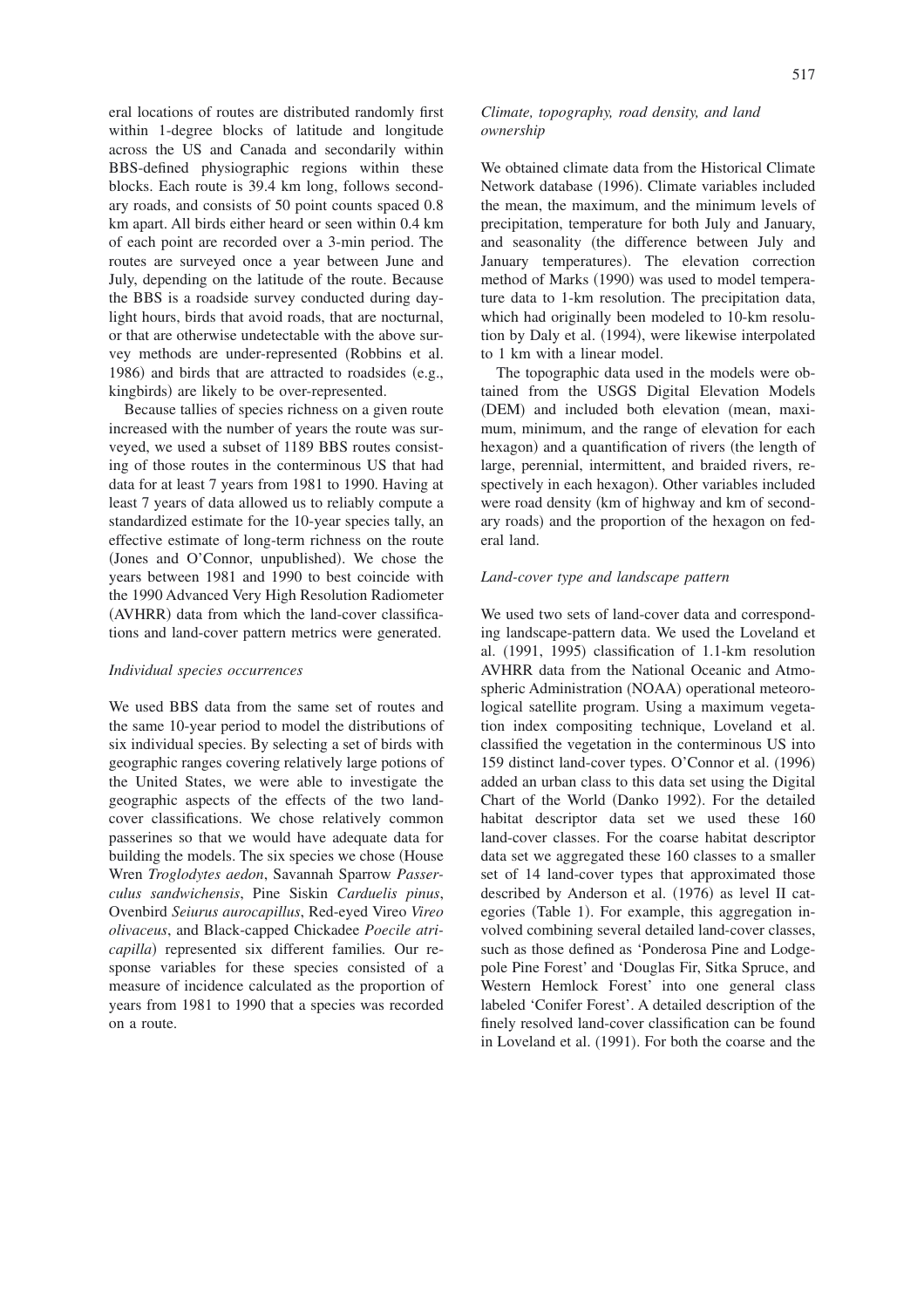| Coarsely resolved land-cover classes | Finely resolved land-cover classes |  |
|--------------------------------------|------------------------------------|--|
| Crops and pastures                   | $1 - 34$                           |  |
| Grasslands and crops                 | 35-39                              |  |
| Woodlands and crops                  | $40 - 54$                          |  |
| Grasslands                           | 55-65, 86-89                       |  |
| Shrub-dominated rangeland            | 66-71                              |  |
| Grass-shrub rangeland                | $72 - 85$                          |  |
| Deciduous forest                     | 90-97                              |  |
| Coniferous forest                    | 98-132                             |  |
| Mixed forest                         | 133-148                            |  |
| Water                                | 149                                |  |
| Coastal Wetlands                     | 150-154                            |  |
| Barren                               | 155                                |  |
| Alpine tundra                        | 156-159                            |  |
| Urban areas                          | 160                                |  |

*Table 1.* Aggregation of 160 finely resolved land-cover classes into 14 coarsely resolved classes. The numbers in the right-hand column correspond to the 159 classes defined by Loveland et al. (1991) and an additional urban class.

detailed land-cover type data sets, the distribution of 1-km<sup>2</sup> pixels was used to calculate the fraction of each hexagon covered by each land-cover type.

We used several metrics to represent the landscape patterns associated with both sets of land-cover type variables (160 cover-types, and 14 cover-types). For each hexagon, individual patches were identified using the techniques described in Timmins and Hunsaker (1995). We calculated the average patch-size for each land-cover class, as well as the scaled mean patch size and the scaled mean patch perimeter for each land-cover class. In addition, we calculated a series of 24 landscape pattern metrics such as juxtaposition index, fractal dimension, and Simpson's diversity index (Hunsaker et al. 1994).

#### *Statistical models and comparisons*

We used regression tree analyses (Breiman et al. 1984; Clark and Pregibon 1992; Venables and Ripley 1994) to build all 14 models. Regression trees have several advantages over the more traditional, equivalent parametric analysis techniques (e.g., linear, logistic, and polytomous regression) (De'ath and Fabricius 2000). Regression tree analysis is a non-parametric method (and thus less dependent on the distribution of the data) and is particularly good at modeling non-additive interactions between variables (Clark and Pregibon 1992). The ability to model such complex interactions was important in a largescale study such as ours, in which the relationships between variables might be different in different parts of the United States. Regression trees, and their categorical counterpart, classification trees, have been used to successfully model species richness patterns (O'Connor et al 1996; Rathert et al. 1999), as well as individual species distributions (Lawler and Edwards 2002; Olden and Jackson 2002; Iverson and Prasad 1998).

Regression trees work by way of recursive binary partitioning of data into increasingly homogenous groups with respect to the response variable. First, the one explanatory variable and the one splitting threshold along the distribution of that variable that best splits the data into two groups is chosen. This is accomplished by trying all possible variables and all possible splitting thresholds until the ones that create the two most homogenous groups of data with respect to the response variable are chosen. Each of the new groups is then split in the same fashion until each group is indivisible (i.e., it contains one observation or multiple observations at a single tied value), or until some minimum criteria are met. The resulting model is a tree-like structure consisting of a series of nodes (see Figure 1). The nodes represent points at which splits were made or splitting was stopped. Regression tree models are deliberately over-fit and then pruned back on the basis of some form of cross-validation (Miller 1994). We reduced tree models using a ten-fold cross-validated pruning technique described in Venables and Ripley (1994).

All models were constructed using the 1189 hexagons for which reliable survey data existed for the years in question. We assessed model performance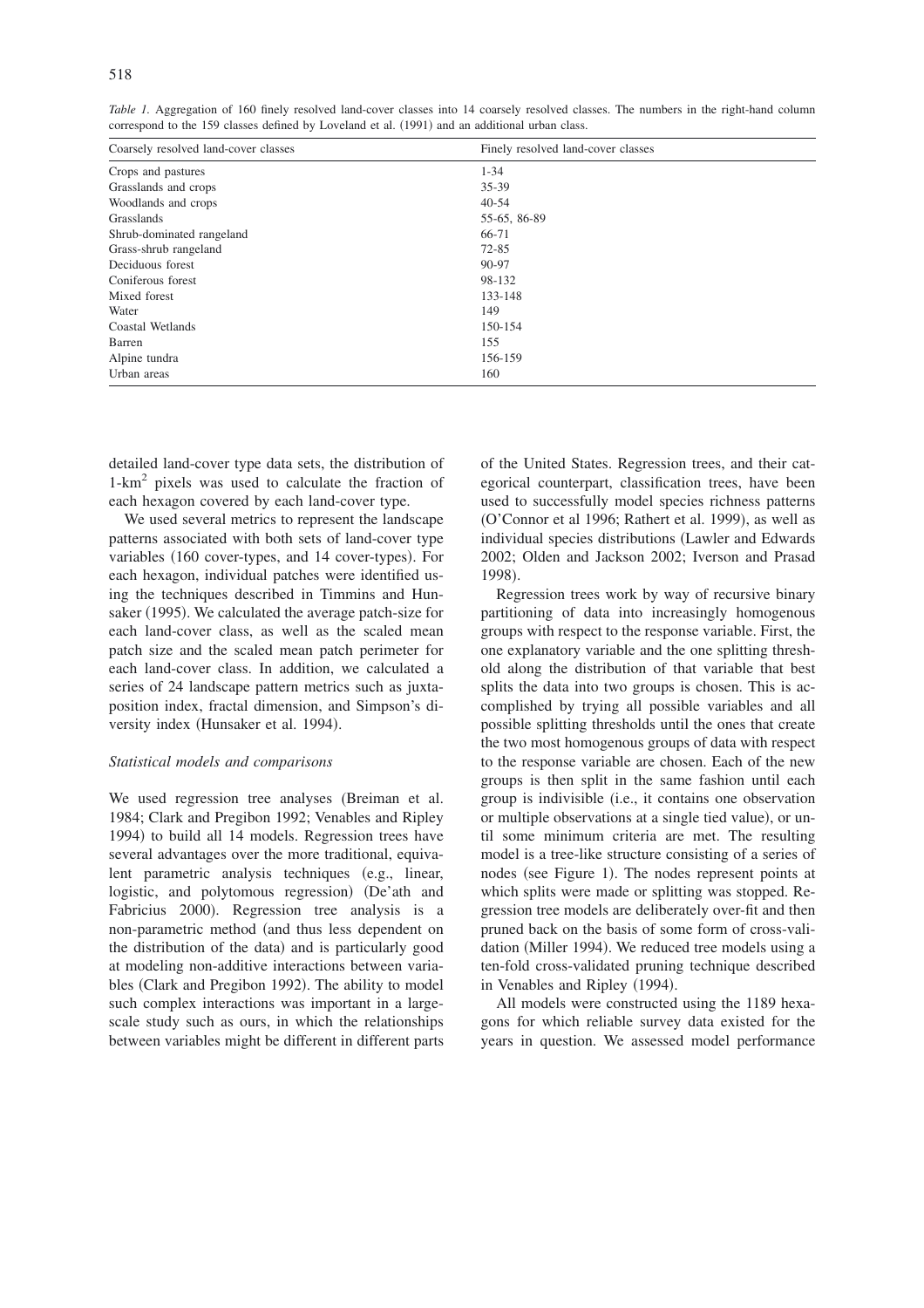

*Figure 1.* Regression tree model of avian species richness across the United States using coarsely discriminated land-cover variables (coarsecover model). The numbers in the ovals (intermediate nodes) and rectangles (terminal nodes) represent the average number of bird species identified in BBS routes in hexagons represented by that node. The variables and the values used in each split are located along the branches of the tree at each split. The area of the United States defined by each node is depicted in black on the map below the node.

using cross-validation. We built models using a randomly selected 90% of the data and then applied the models to the remaining 10% and calculated the percentage of the deviance in the test data set explained by the model. We averaged the results of 100 such cross-validation analyses for each of the richness and individual species distribution models. After assessing performance, we used the models to make predictions for all 12,518 hexagons in the US. Applying the tree models predictively entailed plugging each new data point into the model and determining into which of the 'terminal nodes' it was classified. Each group of data in an end node was then mapped to demonstrate its spatial distribution (Figure 1).

The data sets used in many macroecological studies often exhibit attributes such as spatial autocorrelation that can be problematic for certain statistical analyses by producing biased estimators and hence affecting statistical hypothesis tests. It is important to note, however, that spatial autocorrelation is not always problematic and is often explained by real relationships between spatially structured explanatory and response variables (Diniz-Filho et al. 2003). Due to the spatial autocorrelation inherent in our data sets, we have restricted our statistical analyses to measures of the deviance explained by the regression trees and the individual variables (measures akin to  $R^2$  values in a linear regression model). We do not emphasize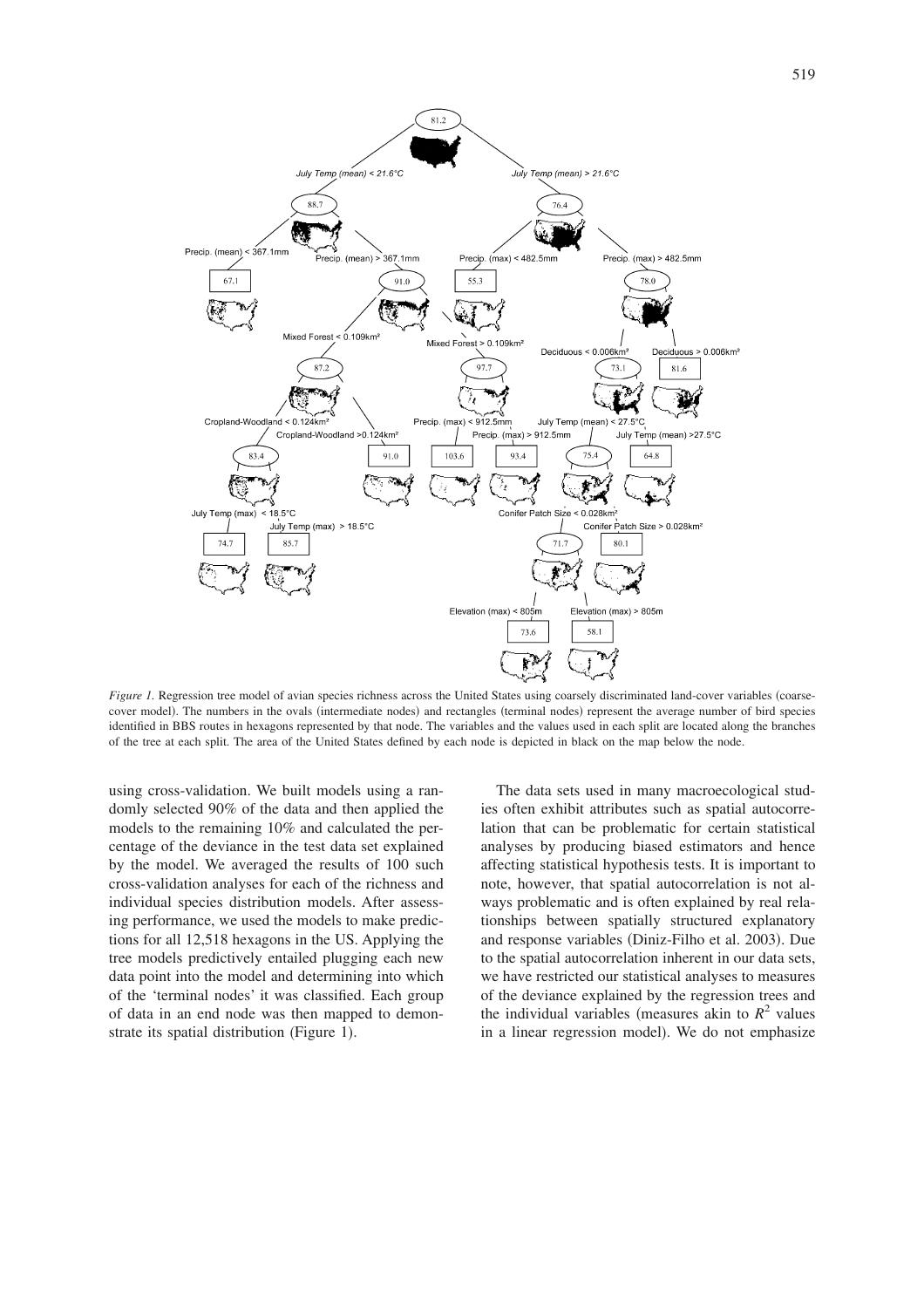the relative importance of particular variables within a model, but instead concentrate on the differences in the predictions of pairs of models.

We investigated the geographic sensitivity of continental predictions of species richness and individual species distributions to the level of detail of land-cover classifications. The degree to which model predictions differed between the coarse-cover and the fine-cover models provided one measure of the importance of the detail of the classifications to the modeling of continental patterns. We determined the degree to which different geographic regions were sensitive to the detail of classification by analyzing the degree of spatial overlap of the predicted groups of hexagons produced by each pair of models. We used an index based on one developed by Dufrêne and Legendre (1997),

$$
I = 100 \bigg( 1 - \bigg( \frac{N_{AB}}{N_A} \bigg) \bigg( \frac{N_{AB}}{N_B} \bigg) \bigg)
$$

where  $N_A$  and  $N_B$  are the number of hexagons in a region (an end node) predicted by model A and model *B* respectively, and  $N_{AB}$  is the number of hexagons that the two regions have in common. The index *I* takes values from 0 (complete overlap) to 100 (no overlap). Perfect one-to-one correspondence of a cluster of hexagons across models would yield an index value of 0.

### **Results**

#### *Species richness*

The coarse-cover model of species richness used a total of nine variables, including various aspects of climate, elevation, land-cover, and landscape pattern and classified the data into  $12$  groups (Figure 1). These groups are represented in Figure 1 by terminal nodes (rectangles) containing mean species richness values for that set of hexagons. The internal nodes (ovals) represent groups of data that were subsequently split into smaller groups. The ovals also display the mean species richness of the hexagons they represent. The geographic locations of the hexagons in each group are represented on small maps below each node.

The coarse-cover model first split the data into two groups, those hexagons with average July tempera-

tures greater and less than  $21.6 \degree C$  (Figure 1). Note that the hexagons in areas with lower mean July temperatures had slightly higher (88.7 vs. 76.4) average species richness, and were in the northern and western portions of the US. The model then divided these two groups of data using mean precipitation and maximum precipitation for hexagons with lower and higher average July temperatures, respectively. Drier areas (those with lower average July temperatures and lower mean precipitation and those with higher July temperatures and lower maximum precipitation) needed no other variables to predict bird species richness. These drier hexagons were found in the highest two terminal nodes of the regression tree and had relatively low average species richness values (67.1) and 55.3). Wetter hexagons required additional variables to explain bird species richness and the tree proliferated further for these hexagons. The coarsecover model explained 47% of the deviance in the data. Climate variables accounted for most of this deviance  $(36\%$  of the total), whereas land-cover and landscape pattern accounted for 10% of the deviance. Elevation explained the remaining 1%.

The fine-cover model similarly divided the data into 12 groups using climate, land-cover, and landscape pattern but not elevation data (Figure 2). A striking similarity in two models was the large influence of the climate variables. The first three splits in both models were identical and were based on July temperatures and precipitation levels. Overall, the fit of the fine-cover model (deviance explained  $= 46\%)$ was not very different from that of the coarse-cover model. The cross-validation analyses confirmed this similarity in performance (Table 2). As in the coarsecover model, climate played a major role in the finecover model, accounting for 37% of the deviance.

Despite the similarities in model structure due to climate variables, the models differed markedly as to the land-cover variables used to classify hexagons into different groups. For example, the group of hexagons represented by the right-most internal node in both trees (mean species richness  $= 78.0$ ) were classified quite differently by the two models (Figure 1, Figure 2). The coarse-cover model used the area of deciduous forest, mean July temperature, the size of conifer patches, and elevation, whereas the fine-cover model used mean July temperature, the area of savanna, and the size of patches of southeastern deciduous forest. With one or two exceptions, the corresponding geographic areas delineated by these splits in each of the models were different.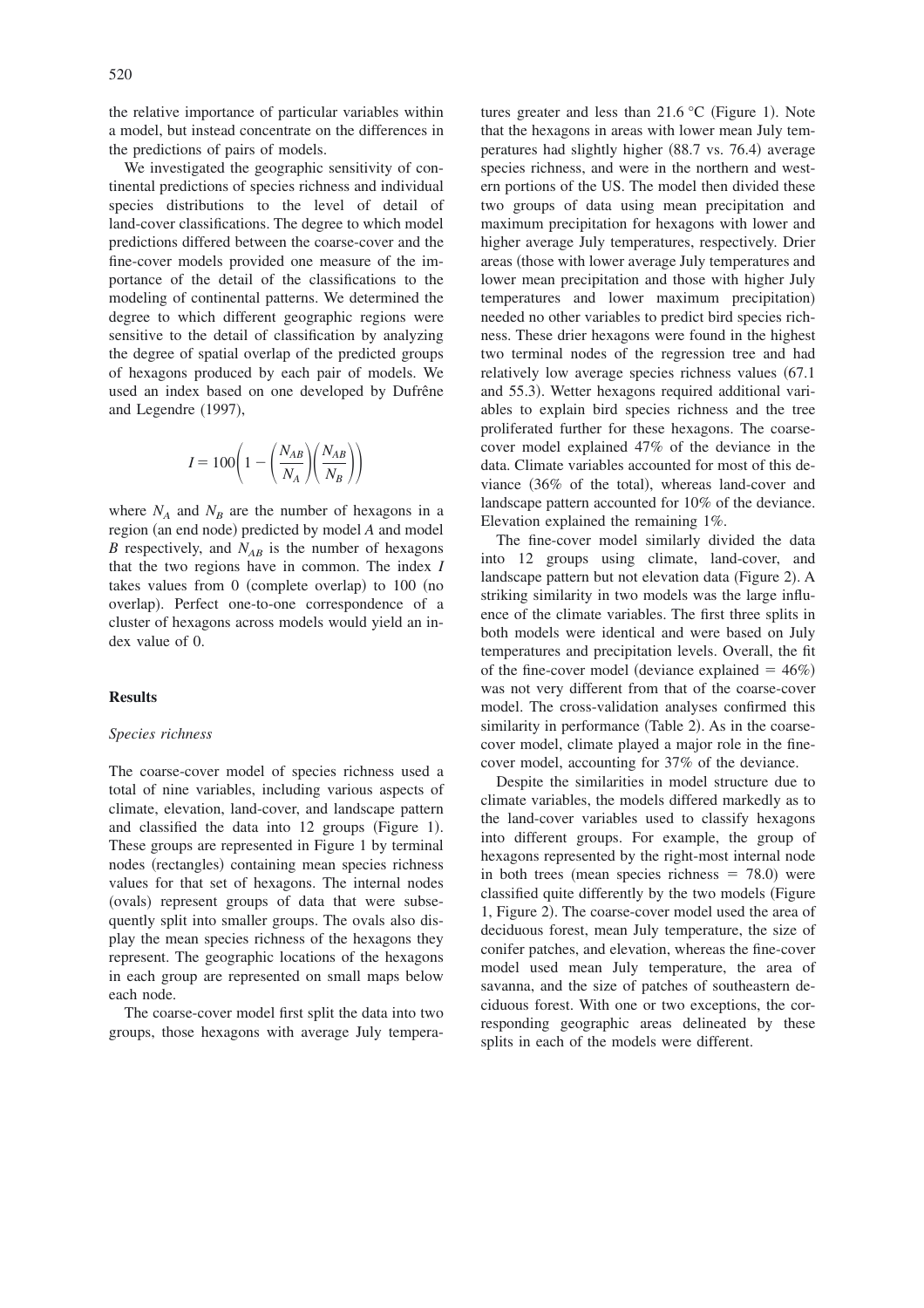

*Figure 2.* Regression tree model of avian species richness across the United States using finely discriminated land-cover variables (fine-cover model). The numbers in parentheses refer to land-cover classes as described by Loveland et al. (1991). See Figure 1 for a complete description of the figure.

*Table 2.* Performance of two sets of models built to predict avian species richness and the distributions of each of four species. Performance was assessed with a cross-validation technique and is reported here as the average percentage of the deviance explained by the models for 100 test data sets.

|                        | Cross-validated model performance (mean % deviance explained $\pm$ SD) |                                   |
|------------------------|------------------------------------------------------------------------|-----------------------------------|
| Response variable      | Coarsely resolved land-cover models                                    | Finely resolved land-cover models |
| Species richness       | $34.4 \pm 10.2$                                                        | $36.1 \pm 10.8$                   |
| Pine Siskin            | $48.6 \pm 15.6$                                                        | $51.2 \pm 13.3$                   |
| Ovenbird               | $60.9 \pm 10.0$                                                        | $65.6 \pm 7.8$                    |
| Red-eved Vireo         | $60.4 \pm 6.8$                                                         | $64.6 \pm 7.1$                    |
| Black-capped Chickadee | $66.5 \pm 7.5$                                                         | $66.4 \pm 6.7$                    |

In general, the two models predicted similar patterns of species richness across the United States (Figure 3). The northeast and north-central US were predicted to be highest in species richness whereas areas across much of the central and southwestern US were predicted to have relatively few species. However, closer examination of the predictions from the two models reveals substantial differences in specific regions. For example, the fine-cover model predicts more detailed patterns of species richness in the northeast and north-central US. In contrast, the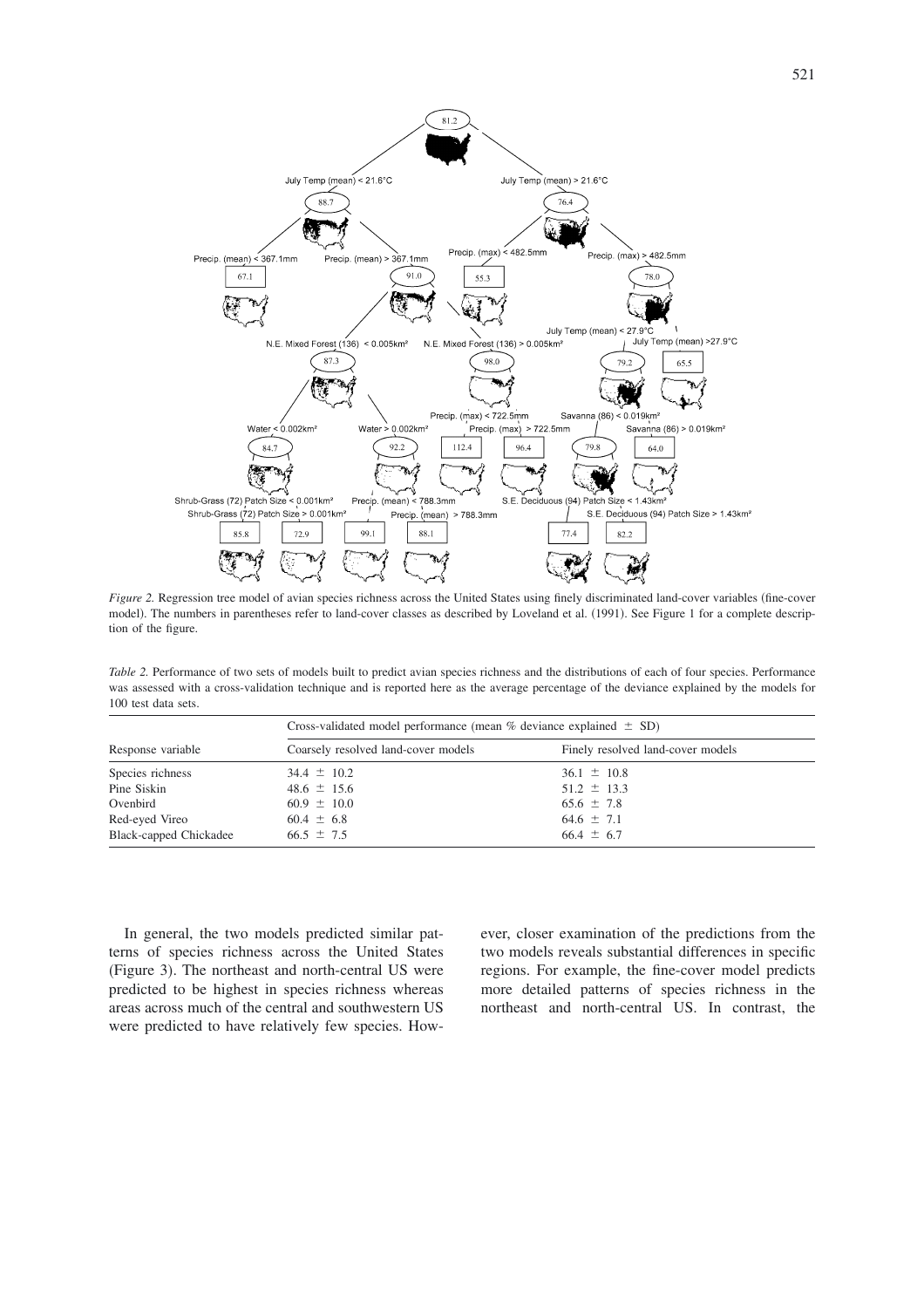

*Figure 3.* Avian species richness as predicted by two regression tree models (see Figure 1, Figure 2) built with variables derived from coarsely and finely resolved land-cover classifications respectively. Because the predictions have been binned into six categories, the shaded regions on the maps do not always show a one-to-one correspondence with the terminal nodes of the regression tree models.

coarse-cover model provides more detail in the patterns of richness in the northwestern US.

# *Geographic sensitivity of the prediction of species richness*

As the two maps of predicted species richness indicate, the coarse- and fine-cover models of species richness generated some very similar predictions for some groups of hexagons, whereas other groups were classified quite differently by the two models, such that hexagons clustered in a particular node of the fine-cover model were spread across multiple terminal nodes of the coarse-cover model, or vice versa. This resulted in high values of the sensitivity index. Groups of hexagons that were classified in a similar way by the two models, on the other hand, had low index values and could be considered to be less sensitive to the detail of land-cover classification. Mapping the index values allowed us to see the geographic distribution of model sensitivity to the detail of the land-cover classification (Figure 4a). The darker regions of the map in Figure 4a depict areas where the prediction of species richness was highly dependent on the particular land-cover classification used. These areas included many of the mountainous regions, the Pacific Northwest, the Midwest, and portions of the northeastern US. Areas in which the models explained species richness with climate variables only were, obviously, insensitive to the detail of land-cover data and appear in white on the map.

Because of the striking shapes of the more sensitive areas on the map in Figure 4a, we compared their distributions to a map of ecoregions of the US (Omernik 1987). We found that the more sensitive regions had a high degree of overlap with specific ecoregions (Figure 4b). The mountainous ecoregions, in particular, were sensitive to the detail of land-cover data used in the models. These included the North Cascades, Cascades, Eastern Cascades Slopes and Foothills, Northern Rockies, Middle Rockies, Wasatch and Uintas, and the Northeastern Highlands. In addition, the explanation of bird species richness in many of the northeastern and north central forested ecoregions–the Northern Lakes and Forests, North Central Hardwood Forests, Laurentian Plains and Hills, and the Northeastern Coastal Zone–was strongly affected by the detail of land-cover data used in the models.

# *Individual species predictions*

The coarse- and fine-cover individual species models built for the House Wren and the Savanna Sparrow used only climate and elevation variables. For both of these species, the models built with the two different data sets were identical. The House Wren models explained 63% of the deviance in the data and used a combination of both July and January temperatures and maximum elevation values to predict occurrence. The models built for the Savannah Sparrow explained 56% of the deviance in the data and used a similar combination of variables. The models built for the other four species all incorporated land-cover variables and the coarse- and fine-cover models for all of these species differed (Table 3). For example, the coarse-cover model for the Pine Siskin included the mean perimeter of patches of grasslands and shrublands and a measure of land-cover. In contrast, the fine-cover model included pine forest and maximum precipitation. Despite the differences in the variables used in each pair of models, the coarse- and fine-cover models built for each species generally explained a similar portion of the deviance. The largest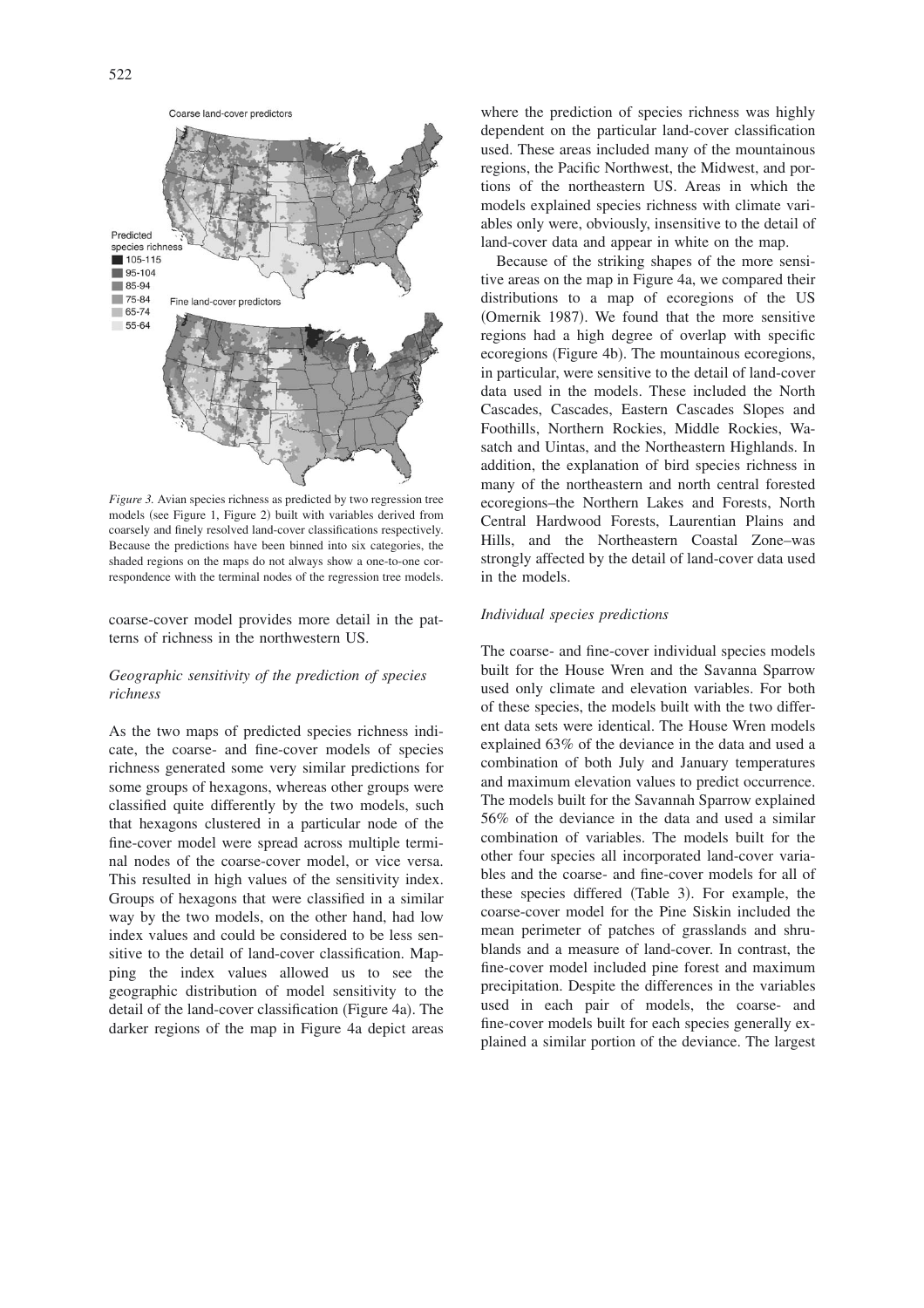

*Figure 4.* Maps of the degree to which the prediction of avian species richness is sensitive to the level of discrimination of land-cover data. In map A, sensitivity was estimated using an index that ranged from a low of 0 to a high of 100. See the text for a complete description of the index. Map B shows the coincidence of the areas of high sensitivity (index value greater than 75) with ecoregions of the conterminous US (Omernik 1987). The map shows the percentage of sample units (hexagons) in each ecoregion with an index value greater than 75.

difference was seen in the Red-eyed Vireo models, which explained 64% (coarse-cover model) and 68% (fine-cover model) of the deviance in the data. The cross-validation analyses confirmed these relatively small differences in model performance (Table 2). The largest differences were in the performance of the Ovenbird models, which explained  $60.9\%$  (SD = 10.0%) and 65.6% (SD = 7.8%) of the test-set deviance (coarse- and fine-cover models, respectively) and the Red-eyed Vireo models, which explained 60.4% (SD = 6.8%) and 64.6% (SD = 7.1%) of the test-set deviance (coarse- and fine-cover models, respectively).

Although the models generally fit the data to a similar degree, the predictions produced by the coarse and fine-cover models for the Pine Siskin, Ovenbird, Red-eyed Vireo, and Black-capped Chickadee showed some striking differences (Figure 5). Both the models built for the Pine Siskin predicted occurrences throughout much of the mountainous western US (Figure 5). The fine-cover model predicted a more restricted distribution, whereas the coarse-cover model generally predicted a lower probability of occurrence across larger areas. Both models predicted relatively low probabilities of occurrence in the northern states east of Montana, where the species is also known to occur. Furthermore, the coarse-cover model predicted slightly higher probabilities of occurrence in parts of Florida and Georgia in the southeastern US where the Pine Siskin does not occur.

Both the Ovenbird and the Red-eyed Vireo models showed the most striking differences between coarse-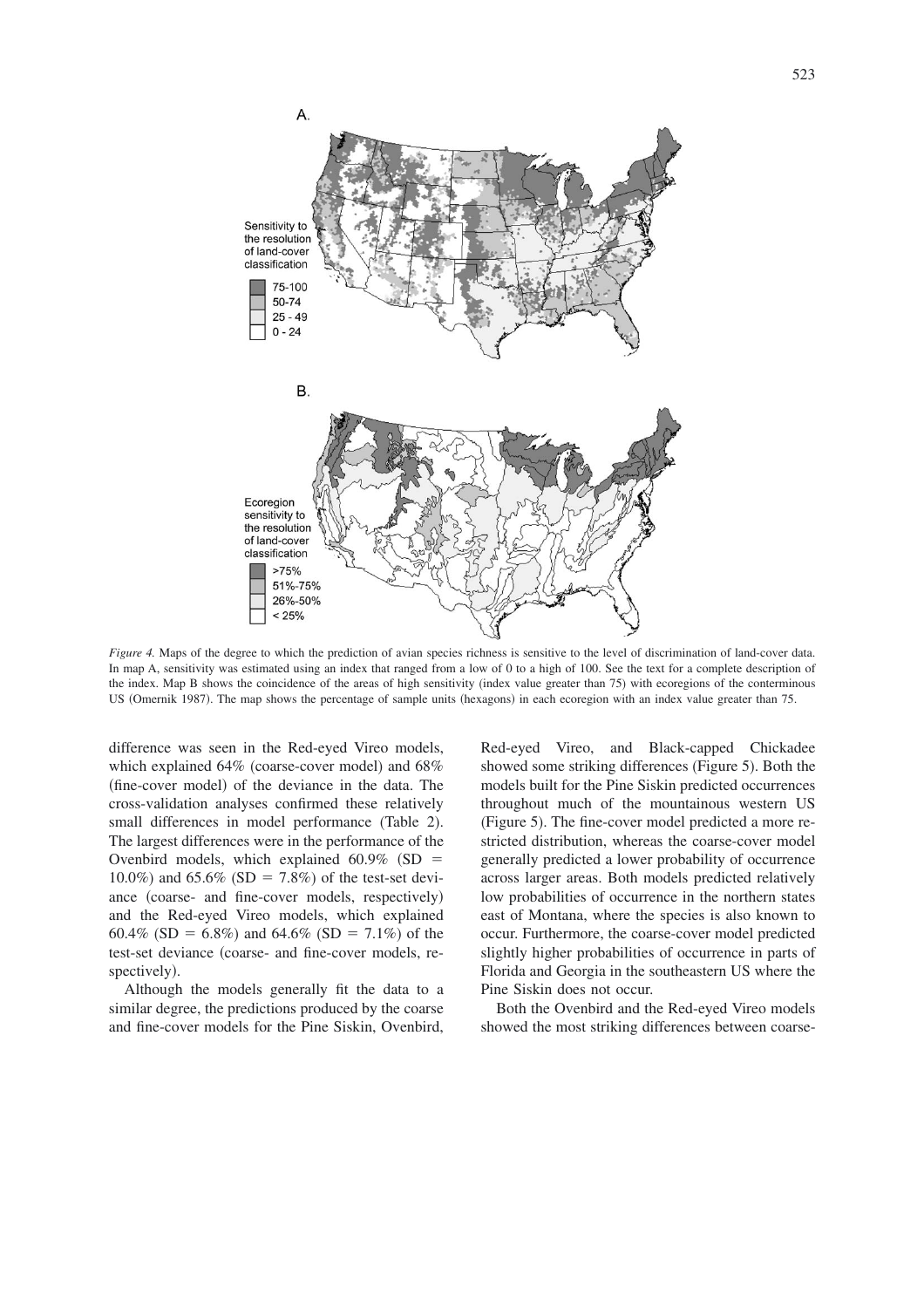| Loveland et al. (1991) land-cover classes. |                                                |                                                |                                        |                                                                       |
|--------------------------------------------|------------------------------------------------|------------------------------------------------|----------------------------------------|-----------------------------------------------------------------------|
|                                            | $\omega$<br>Coarsely resolved land-cover model |                                                | Finely resolved land-cover models      |                                                                       |
| Species                                    | Variable                                       | % deviance explained                           | Variable*                              | % deviance explained                                                  |
| Pine Siskin                                |                                                |                                                |                                        |                                                                       |
|                                            | Mean July temperature                          |                                                | Pine Forest (109)                      | 47                                                                    |
|                                            | Grass-shrub patch perimeter                    |                                                | Mean July temperature                  | $\sigma$ $\omega$ $\omega$                                            |
|                                            | Conifer patch size                             |                                                | Pine, fir patch size (116)             |                                                                       |
|                                            | Conifer patch perimeter                        |                                                | Maximum precipitation                  |                                                                       |
|                                            | Land-cover diversity                           | $4$ $\circ$ $\circ$ $4$ $\circ$ $\circ$        |                                        |                                                                       |
|                                            | <b>Total</b>                                   |                                                | <b>Total</b>                           | $\mathcal{O}$                                                         |
| Ovenbird                                   |                                                |                                                |                                        |                                                                       |
|                                            | Deciduous forest                               | $\overline{31}$                                | Beach, maple, spruce, fir forest (137) | 33                                                                    |
|                                            | Minimum July temperature                       |                                                | Oak, hickory forest (94)               |                                                                       |
|                                            | Mixed forest                                   | $\frac{7}{2}$                                  | Oak, maple, pine patch size (136)      |                                                                       |
|                                            | Mean elevation                                 |                                                | Mean July temperature                  | $\overline{u}$ $\infty$ $\mapsto$ $\downarrow$ $\omega$ $\sim$ $\sim$ |
|                                            | Maximum January temperature                    |                                                | Range in elevation                     |                                                                       |
|                                            | Conifer forest                                 |                                                | Minimum elevation                      |                                                                       |
|                                            | Crops and pastures                             | 0400                                           | Beach, oak, pasture (93)               |                                                                       |
|                                            | <b>Total</b>                                   | $\delta$                                       | <b>Total</b>                           |                                                                       |
| Red-eyed Vireo                             |                                                |                                                |                                        |                                                                       |
|                                            | Deciduous forest                               | 39                                             | Minimum precipitation                  |                                                                       |
|                                            | Mixed forest                                   | $\overline{4}$                                 | Beach, oak, pasture (93)               |                                                                       |
|                                            | Crops and pastures                             |                                                | Pine, oak, poplar (141)                |                                                                       |
|                                            | Maximum elevation                              | 632                                            | Beach, maple, spruce, fir forest (137) |                                                                       |
|                                            | Mean July temperature                          |                                                | Oak, maple, pine forest (136)          |                                                                       |
|                                            |                                                |                                                | Soy, corn, oak, pine patch size (45)   |                                                                       |
|                                            |                                                |                                                | Oak, maple, pine patch size (136)      |                                                                       |
|                                            |                                                |                                                | Oak, hickory, walnut forest (95)       | ちょうさんしょう                                                              |
|                                            | Total                                          | $\beta$                                        | <b>Total</b>                           |                                                                       |
| Black-capped Chickadee                     |                                                |                                                |                                        |                                                                       |
|                                            | Mean January temperature                       | 47                                             | Mean January temperature               | $\frac{4}{4}$                                                         |
|                                            | Minimum precipitation                          |                                                | Forage crops, hay, oak, maple (52)     | 16                                                                    |
|                                            | Crops and pastures, patch size                 | $\overline{12}$ $\overline{12}$ $\overline{2}$ | Mean precipitation                     |                                                                       |
|                                            | Mean July temperature                          |                                                | Corn, soybeans (17)                    | $\omega$ $\omega$ $\omega$                                            |
|                                            |                                                |                                                | Western fir, spruce, patch size (122)  |                                                                       |
|                                            | <b>Total</b>                                   | $\overline{7}$                                 | <b>Total</b>                           |                                                                       |

Table 3. Variables in eight regression tree models built to predict the presence of four bird species across the conterminous United States. Two models were built for each species: one with contemporary to the species one *Table 3.* Variables in eight regression tree models built to predict the presence of four bird species across the conterminous United States. Two models were built for each species: one with ) and one with finely resolved land-cover classes (second column from the right) coarsely resolved land-cover classes (second column from the left)

\*Land-cover variable names are approximate see Loveland et al. 1991 for full names-

.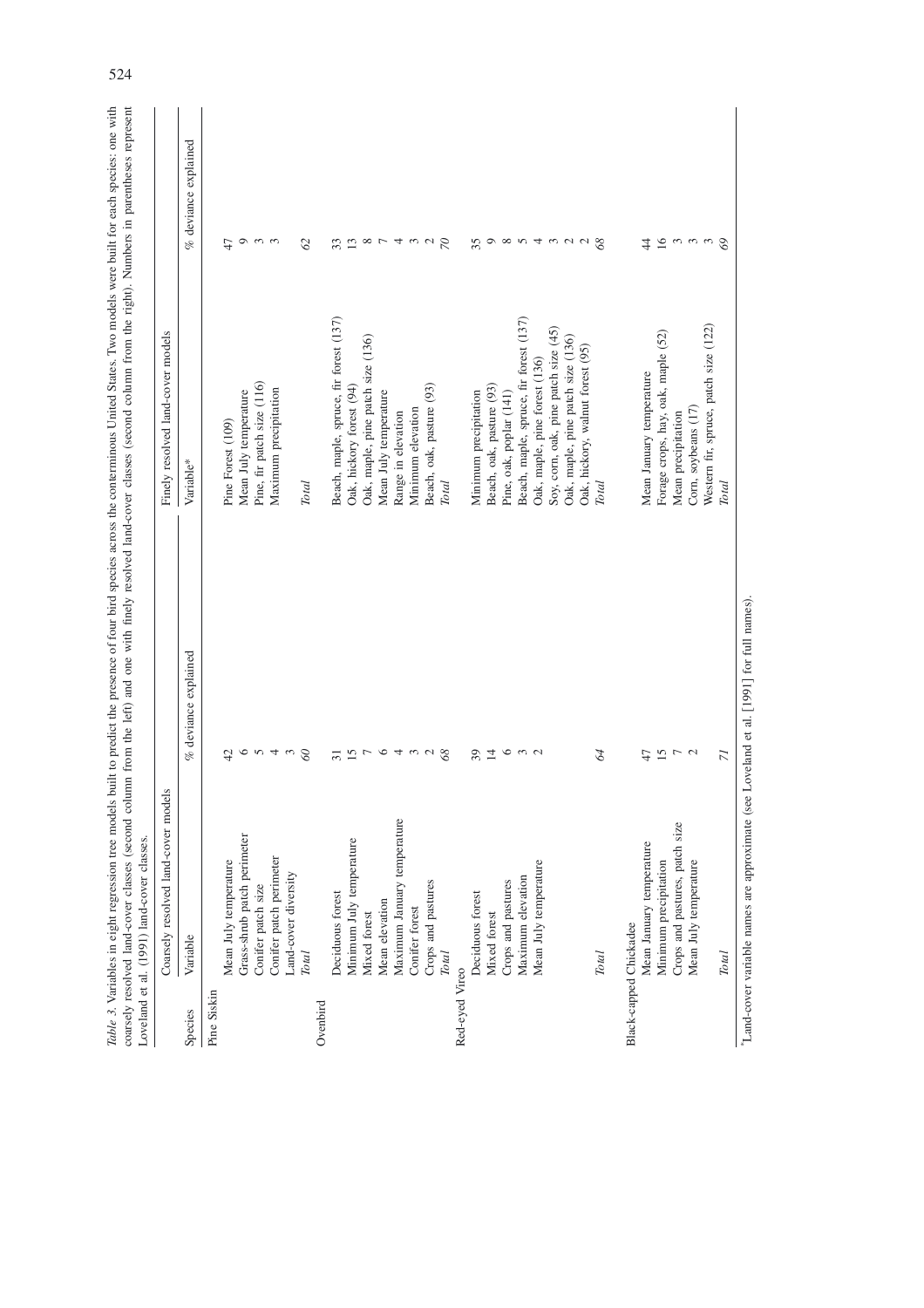

*Figure 5.* Maps of the probabilities of occurrence of four bird species as predicted by each of two models built with land-cover variables from coarsely and finely resolved classifications, respectively.

cover and fine-cover predictions in the western part of the country (Figure 5). The coarse-cover models predicted occurrences throughout portions of the Rocky Mountains, whereas the fine-cover models for these two species predicted only limited occurrences in these areas. Given the known distributions of both species, the coarse-cover models appear to be overpredicting occurrences in many of these mountains. The coarse-cover model for the Ovenbird further differed from the fine-cover model by predicting occur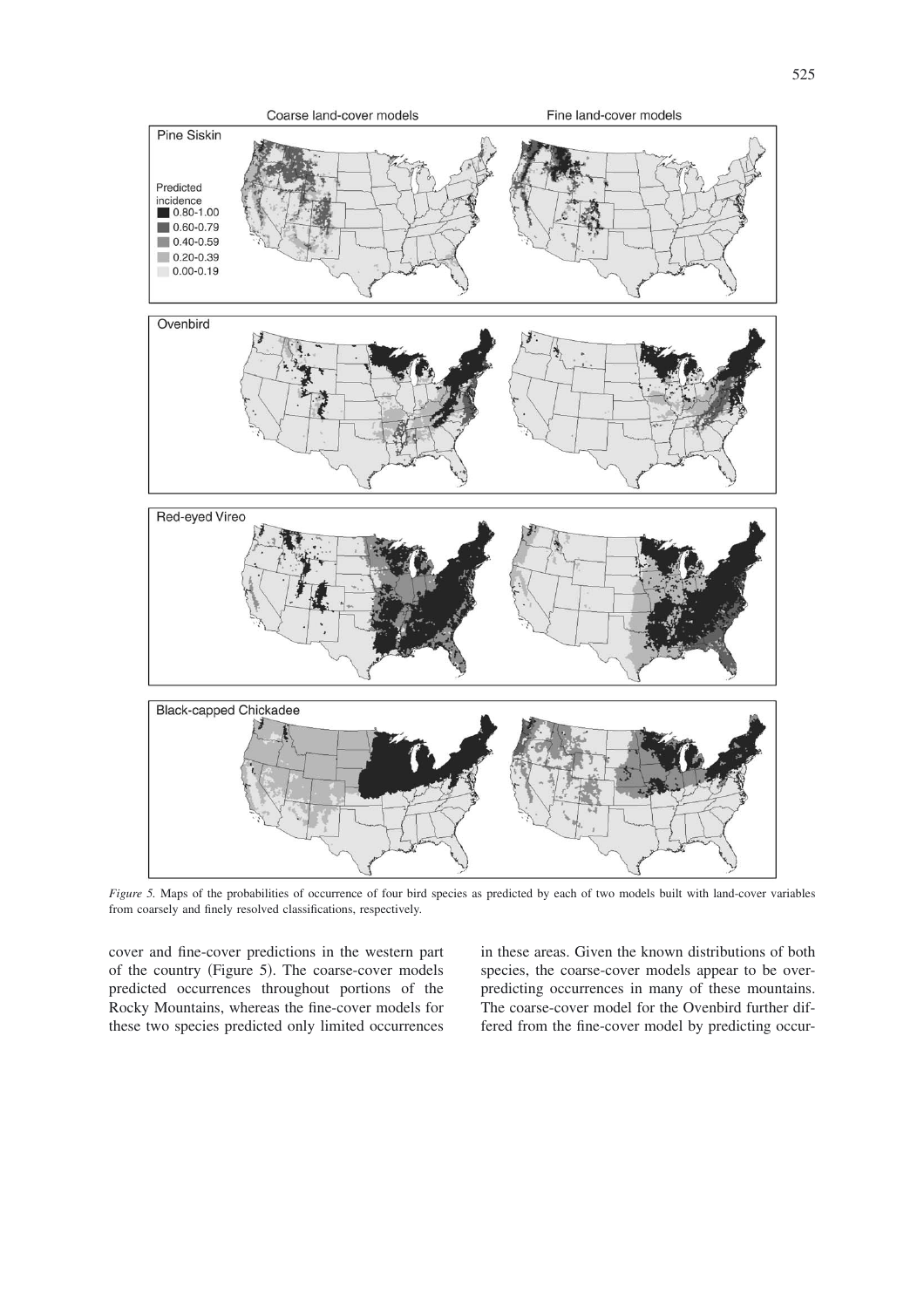rences in the southeastern US throughout portions of the states of Louisiana, Arkansas, and Mississippi. The fine-cover model for the Red-eyed Vireo further differed from the coarse-cover model by predicting occurrences throughout western Washington and Oregon in the northwestern corner of the country.

The Black-capped Chickadee models showed strong differences in predictions across much of the country (Figure 5). In the northeastern US, the coarse-cover model consistently predicted a high probability of occurrence (0.90) compared to the fine-cover model that predicted probabilities of 0.92 in some portions of the northeast and 0.55 in others. Similarly, the coarse-cover model predicted probabilities of occurrence between 0.25 and 0.40 across much of the western US compared to the fine-cover model that predicted probabilities of 0.48 and 0.55 in several mountainous regions and probabilities of  $0.15$ and 0.03 throughout the rest of the west.

# *Geographic sensitivity of the prediction of individual species occurrences*

Geographic patterns in the sensitivity of predictions of individual species models to the detail of land-cover classifications differed across species (Figure 6). For the Pine Siskin, the areas most sensitive to land-cover classifications were in the western and far northeastern US. In contrast, the most sensitive areas for the prediction of Ovenbird occurrences were in the eastern and north-central US. The most sensitive areas for the Red-eyed Vireo were spread across much of the eastern part of the country and those for the Black-capped Chickadee were concentrated in the north-central US and in the mountainous regions of the west. The only substantial similarities in the maps of the sensitive areas for these four species were in the Rocky Mountains stretching from northern Idaho south through Colorado, in which predictions for all four species were relatively highly sensitive to the land-cover classification used, and in the arid western US, where none of the model predictions were particularly sensitive.

### **Discussion**

The spatial scale at which ecological relationships are investigated can have a profound effect on the results and conclusions of a study (O'Neill et al. 1986, Wiens 1989). Rahbek and Graves (2001) demonstrated the



*Figure 6.* Maps of the degree to which the predictions of species occurrences are sensitive to the level of discrimination of land-cover data. Sensitivity was estimated using an index that ranged from a low of 0 to a high of 100. See the text for a complete description of the index.

effect of grain size on models of avian species richness across South America. Their analyses showed that increases in quadrat size generally resulted in increases in model fit. In addition, although models built at different spatial resolutions generally used the same set of explanatory variables, the ranking of the importance of the variables changed with quadrat size (Rahbek and Graves 2001). Our analyses indicate that the resolution with which categorical explanatory variables such as land cover are classified may affect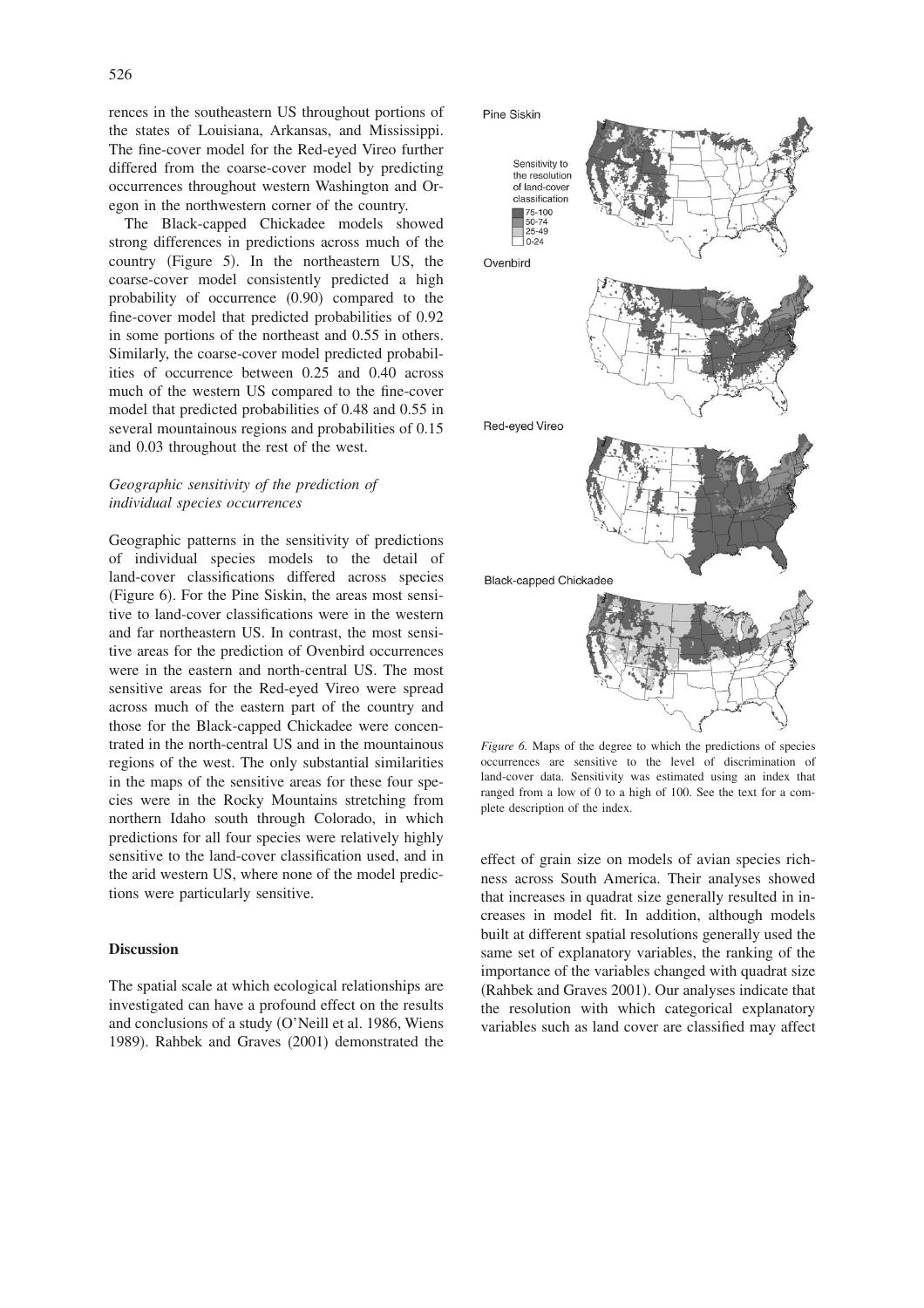both the composition of the group of variables included in a model and the relative importance of those variables.

Furthermore, our results indicate that the effects of the level of detail of classifications are not limited to the prediction of species richness values or the modeling of an isolated species. Because our findings applied to both richness values and four out of six individual species models, we conclude that the choice of land-cover classifications is likely to affect many different ecological analyses over large spatial extents. With two possible exceptions, our results also indicate that the differential effects of using the two land-cover classifications are not limited to particular areas of the country or specific land-cover types. We found little similarity across species in the areas identified as being particularly sensitive to the landcover classification used. This implies that the differences we see are driven by specific relationships between individual species and land cover and not by general attributes of the landscape or attributes of specific differences in the two classifications. That is to say, the fact that there are more species of trees in the eastern US than in the western US, and consequently more finely resolved deciduous and mixed forest classes in the 160-class land-cover data, may have affected some of the models, but it did not affect them in similar ways.

The two possible exceptions to this conclusion are evidenced by the two less obvious similarities in the maps depicting relative sensitivity to the level of detail of land-cover classifications (Figure 4, Figure 6). The predictions of the models of four individual species, as well as those of the models of species richness, were all sensitive to the detail of land-cover classifications in the mountainous regions of the western US – specifically the Rocky Mountains – and least sensitive in the arid west. In the case of the mountainous regions, it is well known that both vegetation and avifaunas change rapidly with elevation (Whittaker 1960; Terborgh 1977). In these areas of high species diversity and high habitat heterogeneity, coarse land-cover classifications that aggregate different habitats could potentially obscure the detail necessary to accurately predict the presence of individual species and, at the same time, reduce the ability to predict these areas of high species richness by classifying the vegetation in a similar way to other areas with much lower habitat heterogeneity. In contrast to the mountainous regions which might be expected to require finely resolved land-cover for modeling avian

species richness, the fact that models used only climatic variables in the arid west might indicate that even coarser measures of vegetation reflecting crudely defined regions of differential moisture and temperature would better predict avian diversity and occurrence than finely resolved vegetation classes. Species diversity is known to be related to moisture gradients, particularly in dry regions (Brown and Davidson 1977; Abramsky and Rosenzweig 1983; Currie 1991; van Rensberg et al. 2002). We found that species richness in these regions was predicted exclusively by climatic factors (July temperatures and annual precipitation). Further investigation revealed that the regions in which only climatic variables were needed to predict species richness had lower landcover diversity and larger patches of land cover than the rest of the country. Consequently, areas with such low landscape diversity and heterogeneity may have lacked the variation needed for land-cover variables to add to the explanatory power of the climate variables.

There are some obvious trade-offs associated with using different resolutions of land-cover classifications in modeling species distributions. Coarsely resolved land-cover classifications generally have higher classification accuracy than more finely resolved classifications, but the classes themselves are necessarily more heterogeneous. In contrast, finely resolved land-cover classifications have more homogenous classes, but generally have higher levels of classification error (e.g., Stehman et al. 2003). The most appropriate classification for modeling a specific species depends on the species' life history and specific habitat requirements. For example, consider a small bird whose diet consists largely of small seeds from grain crops. If the bird's distribution is modeled against the distribution of individual agricultural crops (e.g., oats, barley, and wheat) the resulting model will have a poor fit because no single grain crop matches the species' distribution – the bird can be present where oats are absent if wheat is present, present where wheat is absent if barley is present, and so on. Conversely, modeling the species distribution against the distribution of all agricultural grain crops also fails because the species is absent from areas where large grains such as corn are present. Only if the agricultural grain resource is differentiated to the level of 'small grains' will we detect the match of species and food resource.

Because we compared only two classifications, it is quite possible that we failed to match the habitat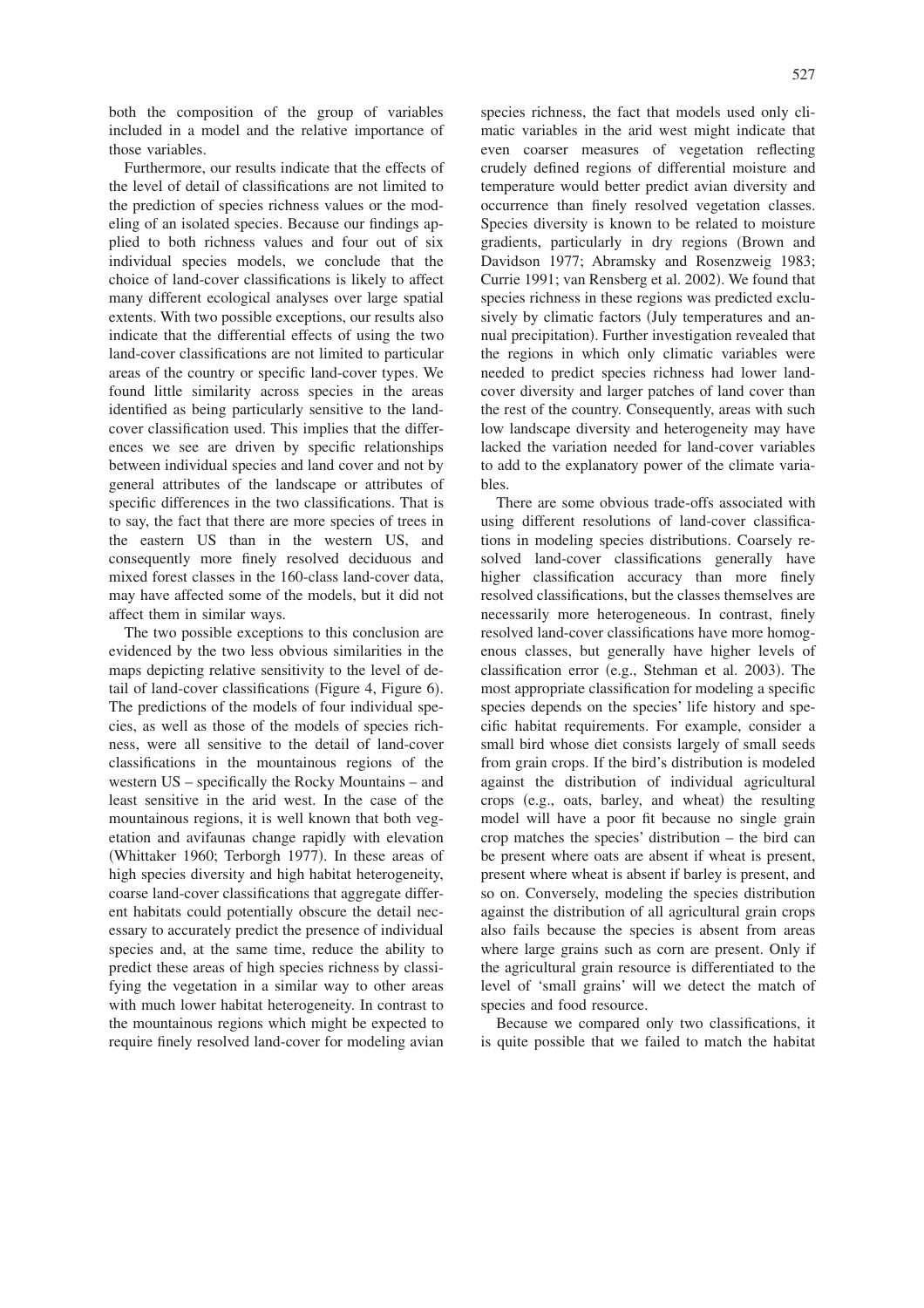preferences of some of the six species we modeled with one or more land-cover variables. The fact that no land-cover variables were incorporated in the models built for the House Wren and the Savannah Sparrow could be interpreted as a failure of the landcover classifications to adequately capture the habitat preferences of these birds. As in the example of the 'small grain' consumer given above, accurate models for some individual species will require the definition of species-specific land-cover classifications designed to address specific habitat requirements (e.g., Mc-Comb et al. 2002; Luoto et al. 2002).

Both of our models of species richness highlight the well-known associations between climate and species richness (Pianka 1966; Schall and Pianka 1978; Currie 1991; Gaston 2000). We found that both precipitation and July temperatures were important predictors of avian species richness regardless of the land-cover classification used in the model. In general, species richness was higher in areas with more rainfall, potentially supporting the hypothesis that diversity increases with productivity Currie et al. 1999). However, although given the opportunity, our models did not incorporate seasonality or winter temperatures, two factors that have played major roles in other studies of species richness (Pianka 1967; Herrera 1978; Ricklefs 1980), nor did temperature play the role predicted by the diversity-productivity hypothesis. This inverse relationship with temperature, reflecting somewhat of an inverse latitudinal gradient at a sub-continental scale has been noted by others (e.g., Hawkins et al. 2003).

Individual bird species may be associated with different habitats throughout their geographic ranges (Cody 1978; Collins 1983). These differences may be driven by the availability of alternative resources in different areas or by interspecific interactions that vary regionally (Cody 1978). For example, a species that is associated with a broad range of coniferous forest types in the eastern US may be limited to a few specific forest types in the western US by a specific food resource that does not occur in all western conifer forests or by competition with western species that are not found in the eastern part of the species' range. Thus, it is not surprising that our results imply that different levels of land-cover classification may be required to accurately predict species distributions in different regions.

Our findings have substantial implications for large-scale efforts to model and map biodiversity, such as the National Gap Assessment Program (GAP)

(Scott et al. 1993). The fact that models built with different land-cover classifications produced different predictions in different regions of the US implies that any standardized national or continental approach to land-cover classification may fail to accurately predict a wide range of species over large areas.

Modeling efforts will therefore likely need to be tailored to specific areas. Thus, the regional and state approaches of the National GAP may more adeptly capture differences in variable resolution than a standardized approach that attempts to model all of the United States as a whole. Whether this is actually an advantage of the regional GAP approach would need to be determined with an analysis similar to ours involving the specific data sets used in the National GAP.

The findings reported here lead to two important conclusions. If the detail with which sample attributes are discriminated can affect the outcome of ecological studies, determining the proper resolution of any classification needs to be incorporated into the design of studies with the same care that recent research has shown must be paid to the effects of scale. Secondly, analyses that cover large spatial extents should take into account the fact that the effects of using a particular classification may have a strong geographic component. Thus, different classifications of the same continuous variable may be required to represent habitat in different areas. Our results show that it is not defensible to adopt arbitrary categories of habitat and to assume their geographic invariance. We conclude that the resolution with which continuous variables are classified, like scale and the selection of the variables themselves, is a critical aspect of ecological analyses.

#### **Acknowledgments**

We would like to thank Eric Preston for his stimulating leadership of the USEPA Biodiversity Research Consortium project within which this work was conducted. We also thank Anne Guerry, John Wiens, and two anonymous reviewers for critical discussions and comments on earlier drafts. We acknowledge financial support for this work from Interagency agreements DW12935631 between USEPA and USDA Forest Service, and USEPA Cooperative Agreements CR818843-01-0 and CR823806-01-0 and USDA Forest Service Cooperative Agreement PNW93-0462 with University of Maine (Raymond J. O'Connor;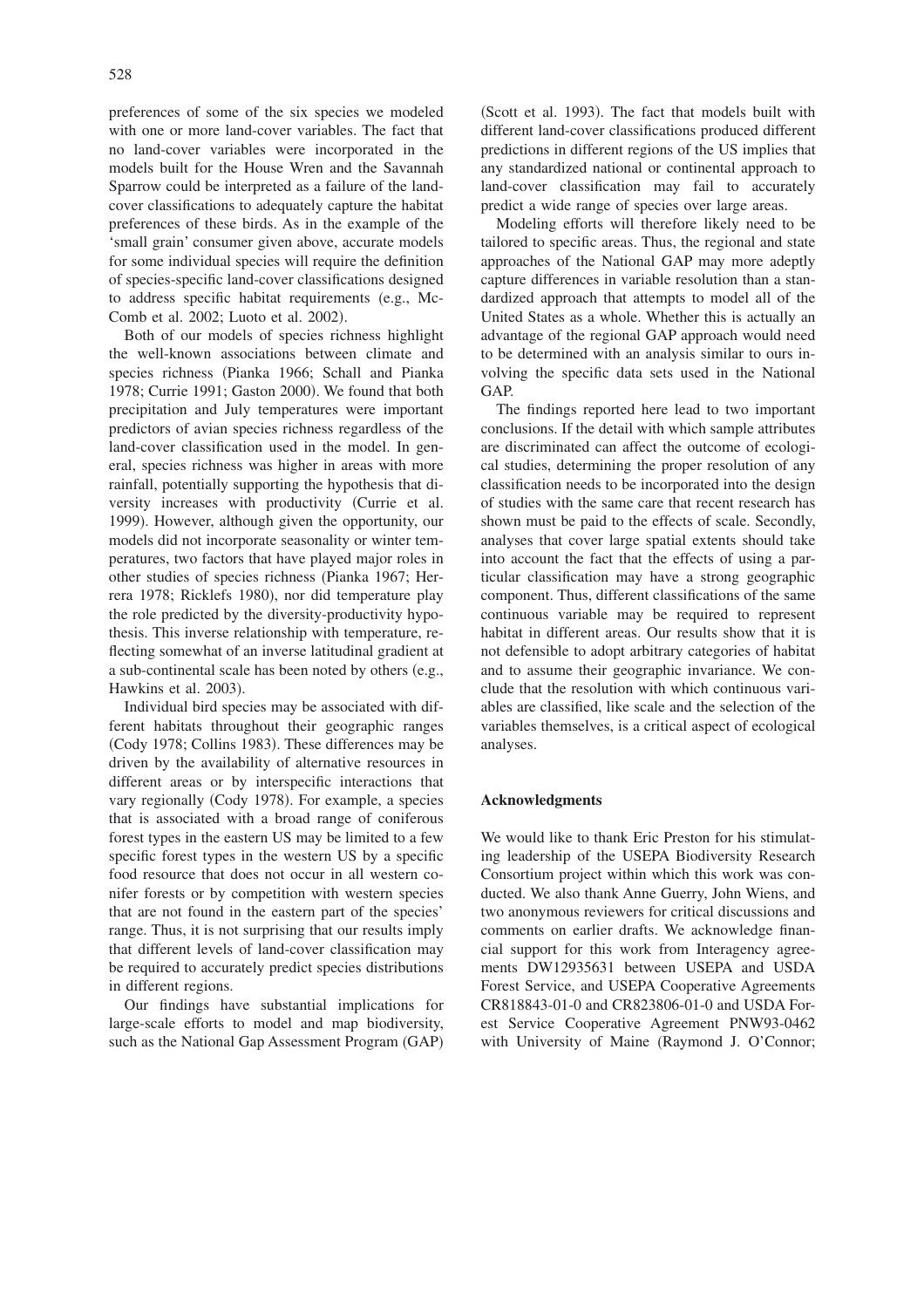Principal Investigator). The work was additionally supported by Award 9711623 from the National Science Foundation to Raymond J. O'Connor and Deirdre M. Mageean. This document has been subject to review by the National Health and Environmental Effects Research Laboratory's Western Ecology Division and approved for publication. Approval does not signify that the contents reflect the views of the Agency, nor does mention of trade names or commercial products constitute endorsement or recommendation for use.

#### **References**

- Abramsky Z. and Rosenzweig M.L. 1983. Tilman's predicted productivity-diversity relationship shown by desert rodents. Nature 309: 150–151.
- Anderson J.R., Hardy E.E., Roach J.T. and Witmer R.E. 1976. A land use and land cover classification system for use with remote sensor data. US Geological Survey Professional Paper 964. Washington, DC, USA.
- Anderson S.H. and Shugart H.H. 1974. Habitat selection of breeding birds in an east Tennessee deciduous forest. Ecology 55: 828–837.
- Bergin T.M. 1992. Habitat selection by the Western Kingbird in western Nebraska: a hierarchical analysis. Condor 94: 903–911.
- Breiman L., Friedman J.H., Olshen R.A., and Stone C.J. 1984. Classification and regression trees. Wadsworth, Belmont, California, USA.
- Brown J.H. and Davidson D.W. 1977. Competition between seedeating rodents and ants in desert ecosystems. Science 196: 880– 882.
- Clark L.A. and Pregibon D. 1992. Tree-based models. In: Chambers J.M. and Hastie T.J. (eds), Statistical models in S. Wadsworth and Brooks/Cole Advanced Books and Software, Pacific Grove, California, USA, pp. 377–419.
- Cody M.L. 1978. Habitat selection and interspecific territoriality among the sylviid warblers of England and Sweden. Ecological Monographs 48: 351–396.
- Collins S.L. 1983. Geographic variation in habitat structure of the Black-throated Green Warbler (Dendroica virens). Auk 100: 382–389.
- Currie D.J. 1991. Energy and large-scale patterns of animal- and plant- species richness. American Naturalist 137: 27–49.
- Currie D.J., Francis A.P. and Kerr J.T. 1999. Some general propositions about the study of spatial patterns of species richness. Ecoscience 6: 392–399.
- Daly C., Neilson R.P. and Phillips D.L. 1994. A statistical topographic model for mapping climatological precipitation over mountainous terrain. Journal of Applied Meteorology 33: 140– 158.
- Danko D.M. 1992. The digital chart of the world. GeoInfo Systems 2: 29–36.
- De'ath G. and Fabricius K.E. and 2000. Classification and regression trees: a powerful yet simple technique for ecological data analysis. Ecology 81: 3178–3192.
- Diniz-Filho J.A.F., Bini L.M., and Hawkins B.A. 2003. Spatial autocorrelation and red herrings in geographical ecology. Global ecology and Biogeography 12: 53–64.
- Dufrêne M., and Legendre P. 1997. Species assemblages and indicator species: the need for a flexible asymmetrical approach. Ecological Monographs 67: 345–366.
- Gaston K.J. 2000. Global patterns in biodiversity. Nature 405: 220–227.
- Githaiga-Mwicigi J.M.W., Fairbanks D.H.K. and Midgley G. 2002. Hierarchical processes define spatial pattern of avian assemblages restricted and endemic to the arid Karoo, South Africa. Journal of Biogeography 29: 1067–1087.
- Gutzwiller K.J. and Anderson S.H. 1987. Multiscale associations between cavity-nesting birds and features of Wyoming streamside woodlands. Condor 89: 534–548.
- Hargis C.D., Bissonette J.A. and David J.L. 1997. Understanding measures of landscape pattern. In: Bissonette J.A. (ed.), Wildlife and landscape ecology: effects of pattern and scale. Springer, New York, New York, USA, pp. 231–261.
- Hawkins B.A., Porter E.E., Diniz-Filho J.A.F. 2003. Productivity and history as predictors of the latitudinal diversity gradient of terrestrial birds. Ecology 84: 1608–1623.
- HCN Historical Climate Network. 1996. Monthly precipitation and temperature data. US Department of Energy-Oak Ridge National Laboratory and National Ocean and Atmospheric Administration-National Climate Data Center. URL: http://cdiac.esd.ornl.gov/cdiac/r3d/ushcn/ushcn.html#TEXT-
- Herrera C.M. 1978. On the breeding distribution pattern of European migrant birds: MacArthur's theme reexamined. Auk 95: 496–509.
- Hildén O. 1965. Habitat selection in birds. Annales Zoologici Fennici 2: 53–75.
- Hunsaker C.T., O'Neill R.V., Timmons S.P., Jackson B.L., Levine D.A. and Norton D.J. 1994. Sampling to characterize landscape pattern. Landscape Ecology 9: 207–226.
- Hutto R.L. 1985. Habitat selection by nonbreeding, migratory, land birds. In: Cody M.L. (ed.), Habitat selection in birds. Academic Press, San Diego, California, USA, pp. 455–476.
- Iverson L.R., and Prasad A.M. 1998. Predicting abundance of 80 tree species following climate change in the eastern United States. Ecological Monographs 68: 465–485.
- Jones K.B., Neale A.C., Nash M.S., Riitters K.H., Wickham J.D., O'Neill R.V. and van Remortel R.D. 2000. Landscape correlates of breeding bird richness across the United States mid-Atlantic region. Environmental Monitoring and Assessment 63: 159–174.
- Lawler J.J. and Edwards T.C. Jr. 2002. Landscape patterns as habitat predictors: building and testing models for cavity-nesting birds in the Uinta Mountains of Utah, USA. Landscape Ecology 17: 233–245.
- Loveland T.R., Merchant J.W., Ohlen D.J. and Brown J.F. 1991. Development of a land-cover characteristics data base for the conterminous United States. Photogrammatic Engineering and Remote Sensing 57: 1453–1463.
- Loveland T.R., Merchant J.W., Reed B.C., Brown J.F., Ohlen D.J., Olson P. and Hutchinson J. 1995. Seasonal land-cover regions of the United States. Annals of the Association of American Geographers. 85: 339–355.
- Luoto M., Kuussaari M., and Toivonen T. 2002. Modelling butterfly distribution based on remote sensing data. Journal of Biogeography 29: 1027–1037.